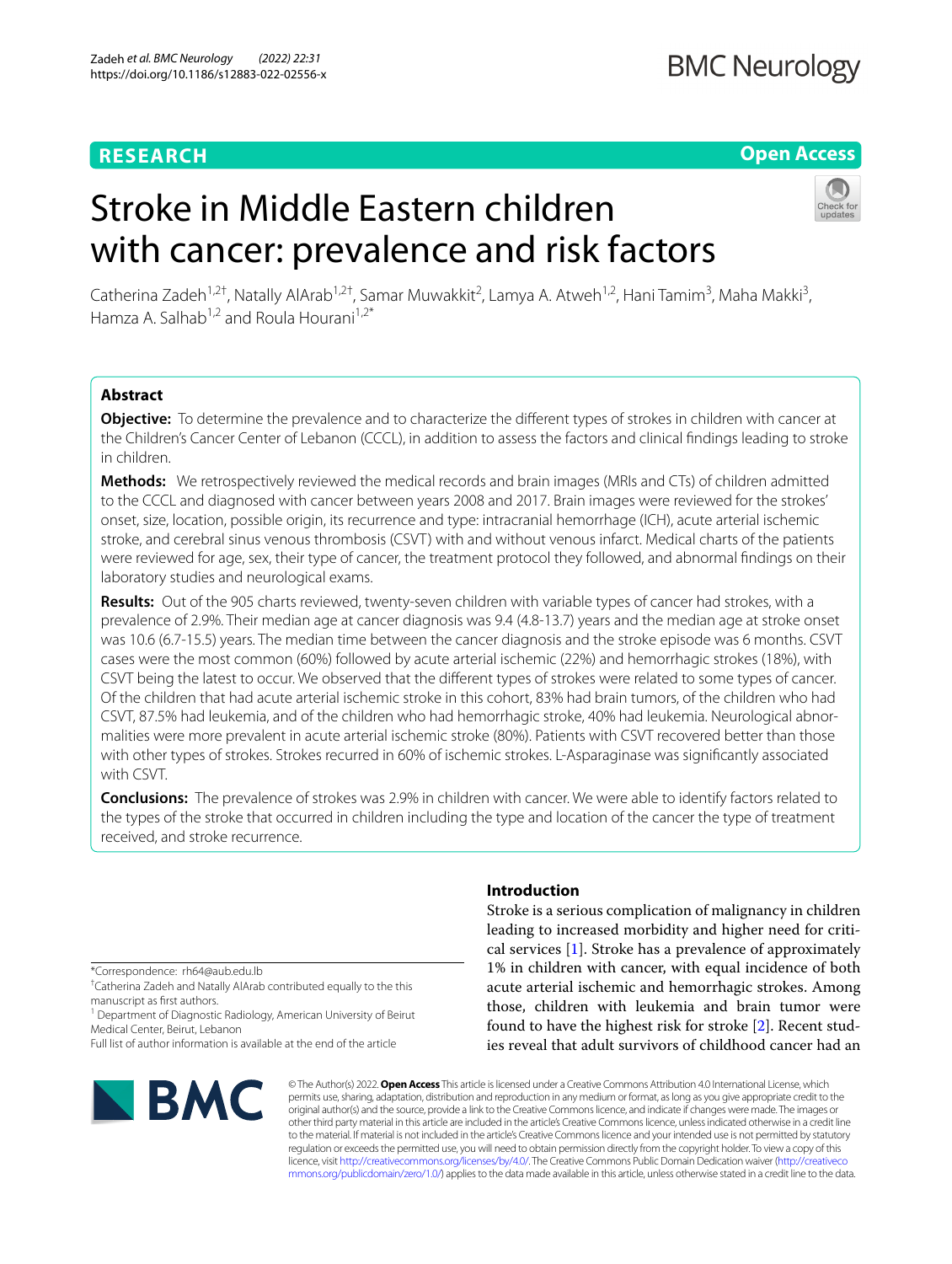increased risk of cerebrovascular disease [\[3](#page-5-2)]. However, little is known about strokes within the frst 5 years from the onset of cancer during childhood  $[2]$  $[2]$ . There is limited data on the epidemiology of strokes in children including the incidence, types, characteristics, and factors contributing to the strokes in child cancer survivor. It is important for clinicians managing pediatric cancer patients to be aware of the likelihood of a stroke happening for the type of cancer they are treating and risk factors leading to it. This will allow the early detection and treatment of stroke cases.

Many factors have been associated with strokes in children with cancer. The pathophysiology of the stroke is either mediated directly by the cancer itself or indirectly by an induced hypercoagulable state  $[1]$  $[1]$ . The literature suggests that the type of cancer in addition to whether the patient received cranial radiation therapy are strong predictors of the incidence of frst stroke in cancer patients  $[4]$  $[4]$ . The use of chemotherapy, especially L- asparaginase, is a known risk factor for venous thromboembolism including cerebral sinus venous thrombosis (CSVT) leading in one-third of the cases to parenchymal hemorrhage  $[5]$  $[5]$  and neurological deficits  $[6]$  $[6]$ . Bowers et al. showed that thirty-seven leukemia survivors and sixty-three brain tumor survivors reported a late-occurring stroke with a relative risk of 6.4 (95% CI, 3.0 to 13.8; *P*<0.0001) and 29.0 (95% CI, 13.8 to 60.6; *P*<0.0001) for leukemia and brain tumor survivors respectively [\[4](#page-5-3)].

The purpose of this study is to retrospectively review the demographic characteristics of children with cancer treated at the Children Cancer Center of Lebanon (CCCL). This will allow us to determine the prevalence of stroke in addition to characterizing the types of strokes and assessing the factors and clinical fndings that might have contributed to the stroke by comparing the clinical and radiological characteristics between children with diferent types of stroke.

## **Materials and methods**

#### **Subjects**

The study included all children admitted to the Children Cancer Center of Lebanon (CCCL) between January 2008 and December 2017 aged 18 years and younger with a total of 905 cases. These patients were diagnosed with diferent types of cancer including solid tumors, leukemia, or lymphoma; and have undergone brain imaging (MRI and CT scan) showing positive stroke fndings in their reports.

## **Data collection**

We retrospectively extracted all the brain images (including MRIs and CTs) of the 905 children from the PACS imaging system and reviewed their corresponding reports for the presence of stroke: intracranial hemorrhage (ICH), acute arterial ischemic stroke, and cerebral sinus venous thrombosis (CSVT) with and without venous infarct. Children with intratumoral hemorrhage, traumatic hemorrhage, subdural and epidural hemorrhage, and bleeding related to surgical interventions were excluded. We also collected data on the patients' clinical presentation, history and laboratory test results. All previous and follow up imaging studies were also reviewed until the child's last admission.

Data collected from the patients' charts included: gender, age at cancer diagnosis, age at stroke diagnosis, time from cancer diagnosis to stroke onset, stroke type (ICH, acute arterial ischemic stroke, CSVT with and without venous infarct), cancer type (brain tumor, lung tumor, leukemia, lymphoma), and radiological reports fnding such as size of stroke (small versus large). Acute arterial ischemic stroke was defned as acute neurologic defcits lasting more than 24 h and caused by cerebral ischemia secondary to sudden loss of blood circulation in a vascular territory; associated with neuroimaging showing parenchymal infarction conforming to known arterial territories and corresponding to the clinical presentation. Regarding the middle cerebral artery (MCA) and posterior circulation arterial ischemic strokes, we referred to the ASPECT Score and pc ASPECT scoring: less than 1/3 of the territory (score 7) was considered small and below 7 is large [\[7](#page-5-6)]. A hemorrhagic stroke occurs when a blood vessel in the brain or on the surface of the brain leaks causing bleeding which can lead to brain tissue damage with secondary acute neurologic deficit lasting more than 24  $h$  [[8\]](#page-5-7). We considered the hemorrhagic stroke large if its size was above > 50-60 ml CSVT referred to patients who had thrombosis with or without venous infarcts including secondary hemorrhagic transformations. All lacunar infarcts measuring less than 1.5 cm were classifed as small. We defned the location of stroke including the basal ganglia, lobar or posterior fossa. The lobar strokes were located superficially within the lobes of the brain. We tried to identify the possible origin of the stroke (venous or arterial), when possible. We also reviewed the treatment regimens used including surgical treatment, radiation, type of chemotherapy, if present, and any other drug. The risk factors for stroke were evaluated, such as abnormal platelet counts and leukocyte counts. Abnormal coagulation studies at the time of the stroke were noted for any abnormal values including: prothrombin time (PT) (normal range 10-30 s), partial thrombin time (PTT) (normal range 30-45), and international normalized ratio (INR) normal (range between 1 and 2). The recorded neurological status at diagnosis and at the last follow up were reviewed. Finally, the recurrence of the stroke as well as its outcome were recorded.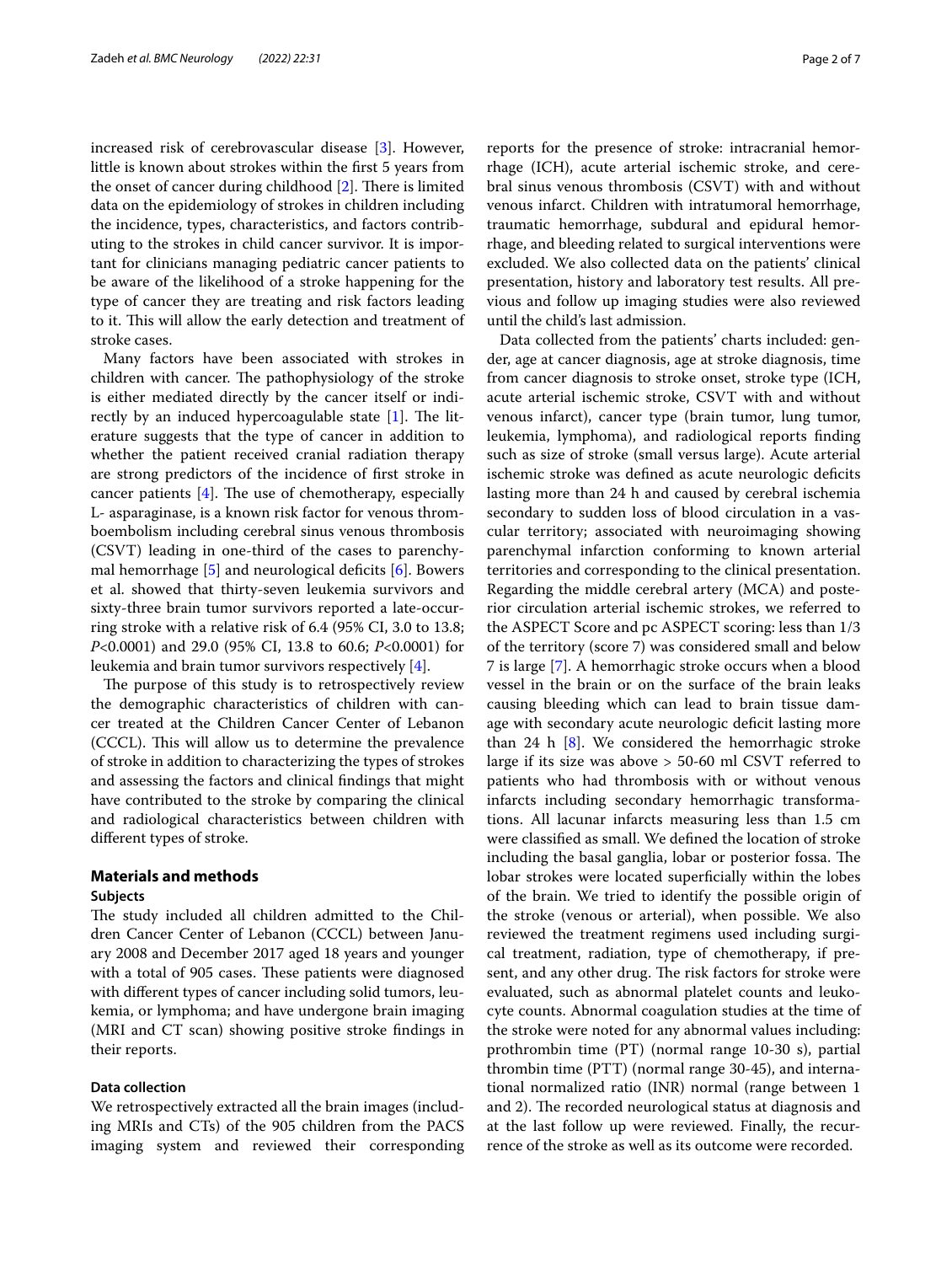The denominator for period prevalence (how many children with cancer had stroke during the study period) was the number of pediatric patients that were admitted to the CCCL during the study period. An experienced neuroradiologist with expertise in stroke reviewed the extracted brain images to confrm the strokes, and a pediatric oncologist reviewed all the extracted clinical information.

## **Statistical analysis**

Analysis was performed using SPSS version 24. Continuous data was reported as medians and 25%tile and 75%tile QR, and were compared between acute arterial ischemic stroke, hemorrhagic stroke and CSVT groups using the independent sample median test. Categorical data was reported as numbers and percentages and was compared using the Chi-Square test. A p-value < 0.05 was considered statistically signifcant.

## **Results**

#### **Demographics**

By searching the database of CCCL patients, we were able to identify 905 children with cancer during our 10-year study period. A total of 27 patients diagnosed with stroke were included in the study. The cancer types of these patients included seven brain tumor cases (glioblastoma multiforme, craniopharyngioma, grade I astrocytoma, 2 cases of grade II pilomyxoid astrocytoma and 2 cases of medulloblastoma), one lung cancer (pulmonary blastoma), 17 leukemia cases (6 T-cell acute lymphoblastic leukemia (ALL), 6 Pre-B cell ALL, 3 B-cell ALL, 1 acute prolymphocytic leukemia, and 1 non specifed type) and 2 B-cell lymphoma cases. There were 19 males and 8 females with a median age of 9.4 (4.8-13.7) years at cancer diagnosis and 10.6 (6.7-15.5) years at the time of stroke diagnosis (Table  $1$ ). There were six patients with acute arterial ischemic stroke (22%), fve patients with hemorrhagic stroke (18%), and 16 patients with CSVT with no infarcts  $(60%)$ . Three of the 16 patients with CSVT developed hemorrhagic venous stroke later on.

## **Clinical features of strokes**

In our study, the prevalence of stroke in children with new diagnosis of cancer over a 10 -year period was estimated to be 2.9%. Patients ranged in age between 2.5 months and 18 years, with a median age of 5.7 (3.6-12.7) years for acute ischemic stroke, 10.6 (4.9-12.8) years for hemorrhagic stroke, and 9.4 (5.5-14.7) years for CSVT. The median interval time between the dates of cancer diagnosis to the onset of stroke was 6 (1-9) months. Hemorrhaging strokes occur the earliest after cancer diagnosis, followed by acute ischemic strokes then CSVT (Table [1\)](#page-3-0). At presentation, all patients had neurological symptoms including headache, visual impairment, dysarthria, and upper and/or lower motor spasms or weakness. Nine patients did not have any acute focal neurological deficits. The reason why these patients underwent imaging is the presence of diferent symptoms suggesting the presence of a neurological problem. The symptoms included: headaches (three patients), vomiting (three patients), dizziness (one patient), slurred speech (one patient) and decreased level of consciousness and petechia. Abnormal neurological exams were most frequent in acute arterial ischemic stroke patients (80%). The type of cancer diagnosed in patients seemed to afect the type of strokes they experienced (*p value* = *0.001*). Of the children who had ischemic stroke in this cohort, 83% had brain tumors. Out of seven patients with brain tumor, only one had right MCA severe stenosis related to radiation vasculopathy, and six patients developed stroke as a post-operative complication. On the other hand, hemorrhagic stroke and CSVT were observed more frequently in leukemia patients (Table [1](#page-3-0)). There was a single case of lung cancer that later led to a hemorrhagic stroke. The stroke size was small in 62% of the cases and did not showing any statistical signifcance when comparing hemorrhagic and arterial ischemic strokes. Ischemic strokes were mainly arterial in origin whereas hemorrhagic strokes can be arterial in origin or secondary to venous thrombosis. There was no statistical diference in the location of strokes in basal ganglia, lobar or posterior fossa in hemorrhagic and arterial ischemic strokes. Among our cohort, abnormal coagulation parameters were present in 51% of the cases, where abnormal PT, PTT and INR values were evident, with no significant variation among the three stroke groups. The Leukocyte and platelet counts were not associated with any specifc stroke category. Only 17 children were followed-up with imaging (15 CSVT cases and 2 ischemic strokes) as was clinically indicated. Three patients were lost to follow up. The median time of last follow up in relationship to stroke presentation was 5 (4-6) years. Strokes were recurrent in 60% of acute arterial ischemic strokes, whereas only 25% of hemorrhagic strokes reoccurred. One patient with ischemic stroke and another one with hemorrhagic stroke died 8 to 19 months after stroke onset. The neurological status at the last follow up visit was analyzed and it showed improvement in most CSVT cases (86.7%) and some of the hemorrhagic stroke children (75%). However, all the children with ischemic strokes had a persistent abnormal neurological status at their latest follow up visit.

#### **Treatment and stroke subtype**

In our cohort, the stroke type difered based on the type of treatment. Cancer patients treated with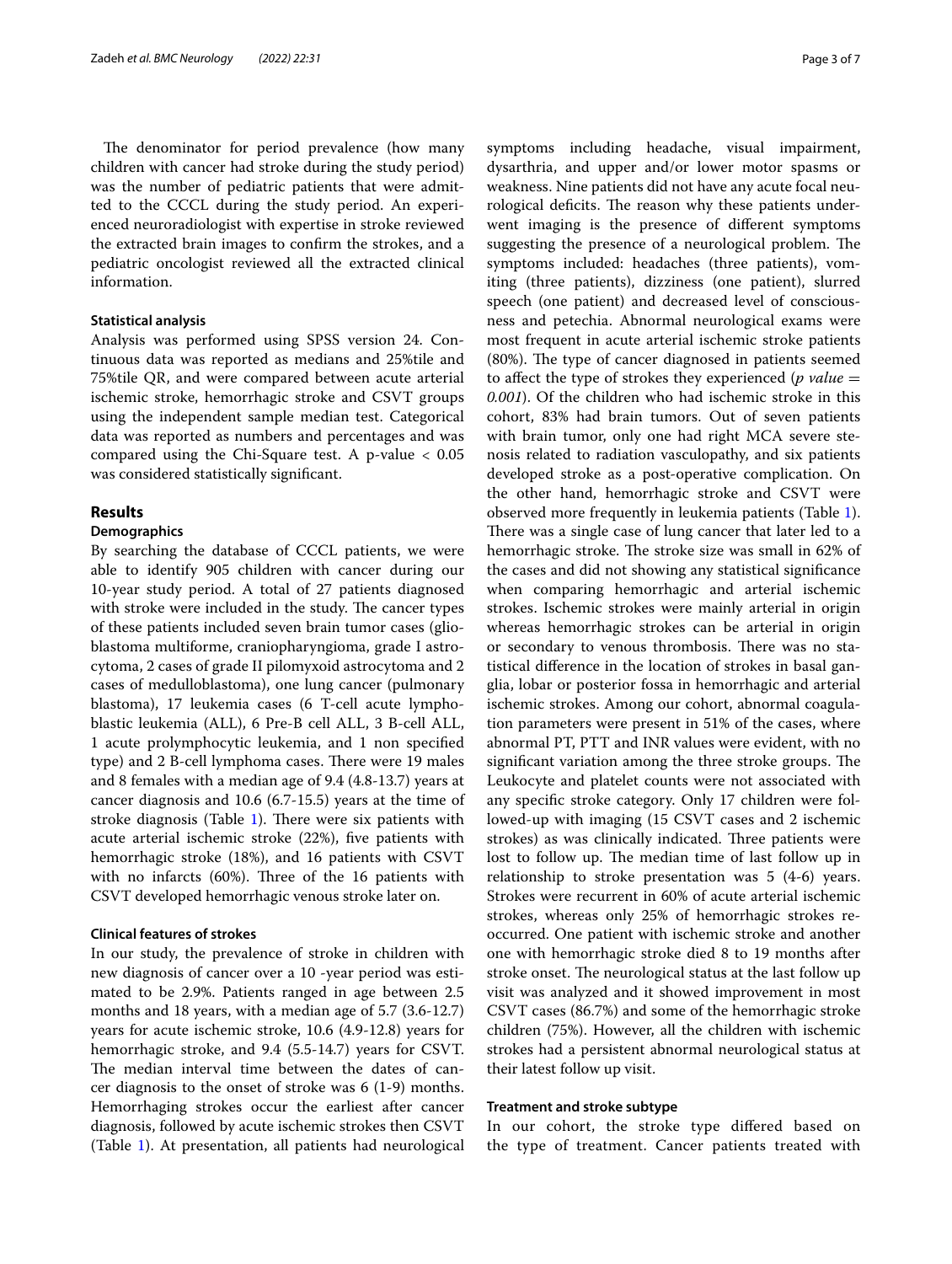| <b>Characteristics</b>                               | <b>Total</b><br>$N=27$                | Stroke type                   |                       |                                  | P value  |
|------------------------------------------------------|---------------------------------------|-------------------------------|-----------------------|----------------------------------|----------|
|                                                      |                                       | <b>CSVT</b><br>$N=16$         | Hemorrhagic<br>$N=5$  | <b>Acute Ischemic</b><br>$N=6$   |          |
| Age at cancer diagnosis (years)                      | $9.4(4.8-13.7)$                       | $9.4(5.5-14.7)$               | 10.6 (4.9-12.8)       | $5.7(3.6-12.7)$                  | 0.68     |
| Age at stroke diagnosis (years)                      | $10.6(6.7-15.5)$                      | $11.4(6.1-15.7)$              | 10.6 (6.5-12.8)       | $10.3(6.2 - 16.4)$               | 0.92     |
| Stroke onset after Cancer diagnosis:<br>(months)     | $6(1-9)$                              | $8(5-9)$                      | $1(0.1-19)$           | $1.8(0.2-39)$                    | 0.58     |
| Time to follow-up (years)                            | $5(4-6)$                              | $5(4.3-6)$                    | $4(2-6)$              | $4.5(2.5-7)$                     | 0.77     |
| Sex (Male)                                           | 19 (70.4%)                            | 11 (68.8%)                    | 2(40%)                | 1(16.7%)                         | 0.73     |
| Cancer type                                          |                                       |                               |                       |                                  | 0.001    |
| <b>Brain</b>                                         | 7(25.9%)                              | $1(6.3\%)$                    | 1(20%)                | 5 (83.3%)                        |          |
| Leukemia                                             | 17 (63.0%)                            | 14 (87.5%)                    | 2(40%)                | 1(16.7%)                         |          |
| Lymphoma                                             | $2(7.4\%)$                            | $1(6.3\%)$                    | 1(20%)                | $\mathbf 0$                      |          |
| Lung                                                 | 1(3.7%)                               | $\mathbf{0}$                  | 1(20%)                | $\circ$                          |          |
| Stroke size                                          |                                       |                               |                       |                                  | 0.56     |
| Small                                                | 8 (72%)                               |                               | 4 (80%)               | 4(66.7%)                         |          |
| Large                                                | 3(28%)                                |                               | 1(20%)                | 2(33.3%)                         |          |
| Location of stroke                                   |                                       |                               |                       |                                  | < 0.0001 |
| Basal ganglia                                        | 3 (17.6%)                             |                               | 1(20%)                | 2 (33.3%)                        |          |
| $1$ obar <sup>a</sup>                                | 4 (14.8%)                             |                               | 2(40%)                | 2(33.3%)                         |          |
| Posterior fossa                                      | 4 (23.5%)                             | $\Omega$                      | 2(40%)                | 2(33.3%)                         |          |
| Treatment of cancer<br>Drugs<br>Surgical<br>Combined | 19 (70.4%)<br>$1(3.7\%)$<br>7 (25.9%) | 15 (93.8%)<br>0<br>$1(6.3\%)$ | 3(60%)<br>0<br>2(40%) | 1(16.7%)<br>1(16.7%)<br>4(66.7%) | 0.002    |
| Leukocyte count $(x 10^3 / \text{mm}^3)$             | $6.3(3.8-35.3)$                       | $4.5(3.6-51.3)$               | 15.3 (6-134)          | 7.8 (4.5-24.2)                   | 0.30     |
| Platelet count $(x 10^3 / mm^3)$                     | 205 (141-318)                         | 179 (143.8-287.3)             | 170 (61.5-395)        | 303.5 (207-401)                  | 0.147    |
| Abnormal coagulation (yes)                           | 14 (51.9%)                            | 8 (50%)                       | 3(60%)                | $3(50\%)$                        | 1.00     |
| Stroke recurrence (yes)                              | 4 (19.0%)                             | 0                             | $1(25.0\%)$           | $3(60.0\%)$                      | 0.01     |
| Death (yes)                                          | 2(7.7%)                               | 0                             | 1(20%)                | 1(17%)                           | 0.14     |

<span id="page-3-0"></span>**Table 1** Demographic and clinical characteristics of children with cancer presenting in acute ischemic, hemorrhagic and cerebral sinus venous thrombosis (CSVT)

<sup>a</sup> Lobar: located superficially within the lobes of the brain involving the cortex but not the basal ganglia

chemotherapy were most likely to develop CSVT and hemorrhagic stroke rather than arterial ischemic strokes. Patients treated with combined therapy (surgical intervention, radiotherapy and chemotherapy) were more likely to develop arterial ischemic strokes (p-value=0.002). We compared the frequencies of each stroke type in the diferent types of chemotherapies used in order to determine which chemotherapeutic drug was most likely to be associated with stroke incidence. Drugs recorded were mainly chemotherapies and suppressors such as vincristine, L-asparginase, cyclophosphamide, doxorubicin, cisplatin, etoposide, etc. Our results showed that 100% of the patients who developed CSVT were taking L-asparginase in their treatment, and none of these patients has developed primary hemorrhagic or ischemic strokes not secondary to the CSVT (p *value* <0.0001). The frequency of ischemic arterial strokes were higher (three out of fve) in vincristine-treated cases compared to other drugs (two out of twenty).

#### **Discussion**

In our study, the prevalence of stroke in 905 children diagnosed with cancer over a 10-year period was estimated to be 2.9% with a median time interval from the date of cancer diagnosis to date of stroke episode being 6 months. This prevalence was higher than those seen in the literature, but with similar time of onset. A study performed by Noje et al. showed a prevalence of 1.1% with strokes occurring at a median of 5 months after cancer diagnosis. This difference could be related in part to the higher population sample (more than 1,400 children compared to 905 in our study) [\[2](#page-5-1)]. Another study performed by Parasole et al. showed a prevalence of strokes estimated at 1.97% in children treated for ALL [[9](#page-5-8)]. In this study, CSVT were not included, which might explain the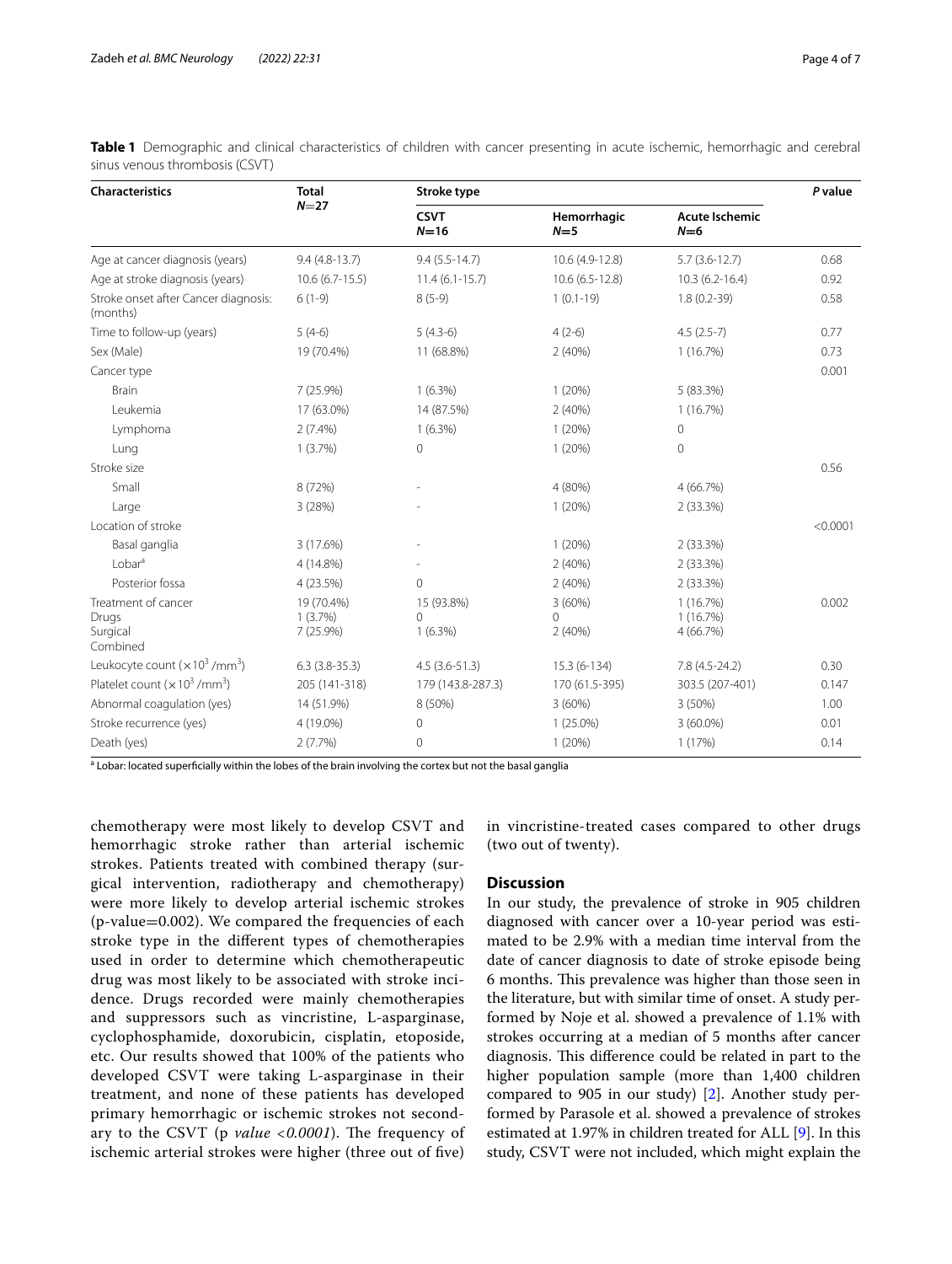lower prevalence of strokes in their study when compared to ours. Similarly, Santoro et al. reported a prevalence of 0.47% from a total of 2,318 ALL cases; however all the strokes were found to be CSVT [[10](#page-5-9)]. DiMario et al. retrospectively reviewed 815 children with systemic cancer (excluding primary central nervous system tumors) over a 6-year period and showed a prevalence of 1.5% of strokes  $[11]$ . This lower prevalence might be explained by the exclusion of brain tumors from the study. On the other hand, Packer et al. reported 4% of patients (26 out of 700 cases) having cerebrovascular accidents over a period of 4 years. It is worth mentioning that the diagnosis of cerebrovascular accidents used by Packer et al. was not only based on brain scan fndings but also on postmortem histopathological examination which was performed in 54 of 295 (18%) children with cancer who died during the time period of the study  $[12]$  $[12]$ . The prevalence comparison represents an estimate of the true numbers since the values difer based on the detection rates as well as the type of strokes included in each study as detailed above. Male predominance was evident in our cohort. This finding was concordant with Noje et al. which showed that 60% of the stroke positive patients were males [[2\]](#page-5-1).

CSVT appeared to be the most frequent type of strokes in our study, a result discordant with the fnding of Noje et al. who showed that intracranial hemorrhagic (ICH) strokes are more common  $[2]$  $[2]$ . This can be explained by the diference in the predominance of cancer types. In our study, 17 out of 27 patients had leukemia, compared to 8 patients out of 15 in the study by Noje et al. Patients with leukemia are at higher risk for developing CSVT due to the type of chemotherapy treatment. In addition to that, the type of cancer showed signifcant diference between each group of strokes. Of the children who had ischemic stroke in this cohort, 83% had brain tumors, while hemorrhagic strokes and CSVT were more frequently seen in children with leukemia. Our results were concordant with the literature, where 75% of stroke patients with brain tumors were ischemic in nature compared to 71.4% and 66.7% for ICH and CSVT respectively in patients with leukemia [\[2\]](#page-5-1).

Cancer treatments, such as radiation therapy and L-ASPA among many others, are known risk factors for cerebral strokes. In patients with brain tumors, the major risk factors for arterial ischemic stroke are treatment or disease related, such as tumor invasion of the vessel, direct vascular injury related to the procedure, and vasospasm secondary to sub-arachnoid hemorrhage [\[13](#page-6-2)]. Those factors explain the early reported onset of strokes in these patients directly after their diagnosis or in the post-operative period. Radiation induced arteriopathy, defned as abnormal fndings on MRA, is a leading cause of stroke in pediatric patients with brain tumor. Another study proposed a correlation between higher radiation doses and an earlier time of onset of intracranial arteriopathy in the pediatric brain tumor population. The cumulative incidence of arteriopathy following cranial radiation therapy at 5 years and 10 years was 5.4% (95% CI 0.6%-10%) and 16% (95% CI 4.6%-26%), respectively [[14\]](#page-6-3).

Many factors were reported as possible causes for cerebral venous thrombosis in pediatric leukemia patients including coagulopathy secondary to disseminated intravascular coagulation, infection adjacent to the sinus, compression or infltration by the tumor, and inherited deficiency of proteins C and S  $[15, 16]$  $[15, 16]$  $[15, 16]$  $[15, 16]$  $[15, 16]$ . L-asparaginase treatment has been found to be a cause of cerebral venous thrombosis due to a decline in the levels of anticoagulant proteins including protein C and S as well as anti-thrombin, which impairs thrombin inhibition, causing secondary platelet and endothelial activation. [\[17](#page-6-6)]. A study showed that the most important factor in ALL patients who develop cerebral sinus venous thrombosis is the intensive therapy and prolonged exposure to L-asparginase especially in patients with inherited thrombophilia [[18\]](#page-6-7).

Concerning the outcomes of our patients, improvement was seen in most CSVT cases (86.7%) and some of the hemorrhagic stroke cases (66.7%). Similar results were obtained in Santoro et al. where 91% of his included cases who developed CSVT had favorable neurological outcomes [[10\]](#page-5-9). On the other hand, all the children with ischemic strokes had persistent abnormal neurological status at their latest follow up visit. When it comes to death rate, none of the CSVT patients died unlike the other two categories. Although two patients died after a hemorrhagic stroke and ischemic strokes respectively, yet the strokes cannot be considered a direct cause behind their death especially that the death incidence was not directly following the stroke diagnosis in these patients. Our results were not concordant with the results from the single-center study of 15 patients by Noje et al. in which the death rate was 75% in patients with ischemic strokes, 100% in patients with hemorrhagic strokes, and 66.7% in patients with CSVT  $[2]$  $[2]$ . These findings highlight the importance of early diagnosis and treatment of CSVT because it is reversible and is usually associated with less severe neurological outcomes.

One strength of this study is that all brain images were reviewed by a senior radiology resident by an experienced neuroradiologist to confrm that all strokes mentioned in the reports were positive and that the stroke location corresponds to the reported clinical manifestation in the patient chart. Moreover, we highlighted the type and location of strokes encountered in our pediatric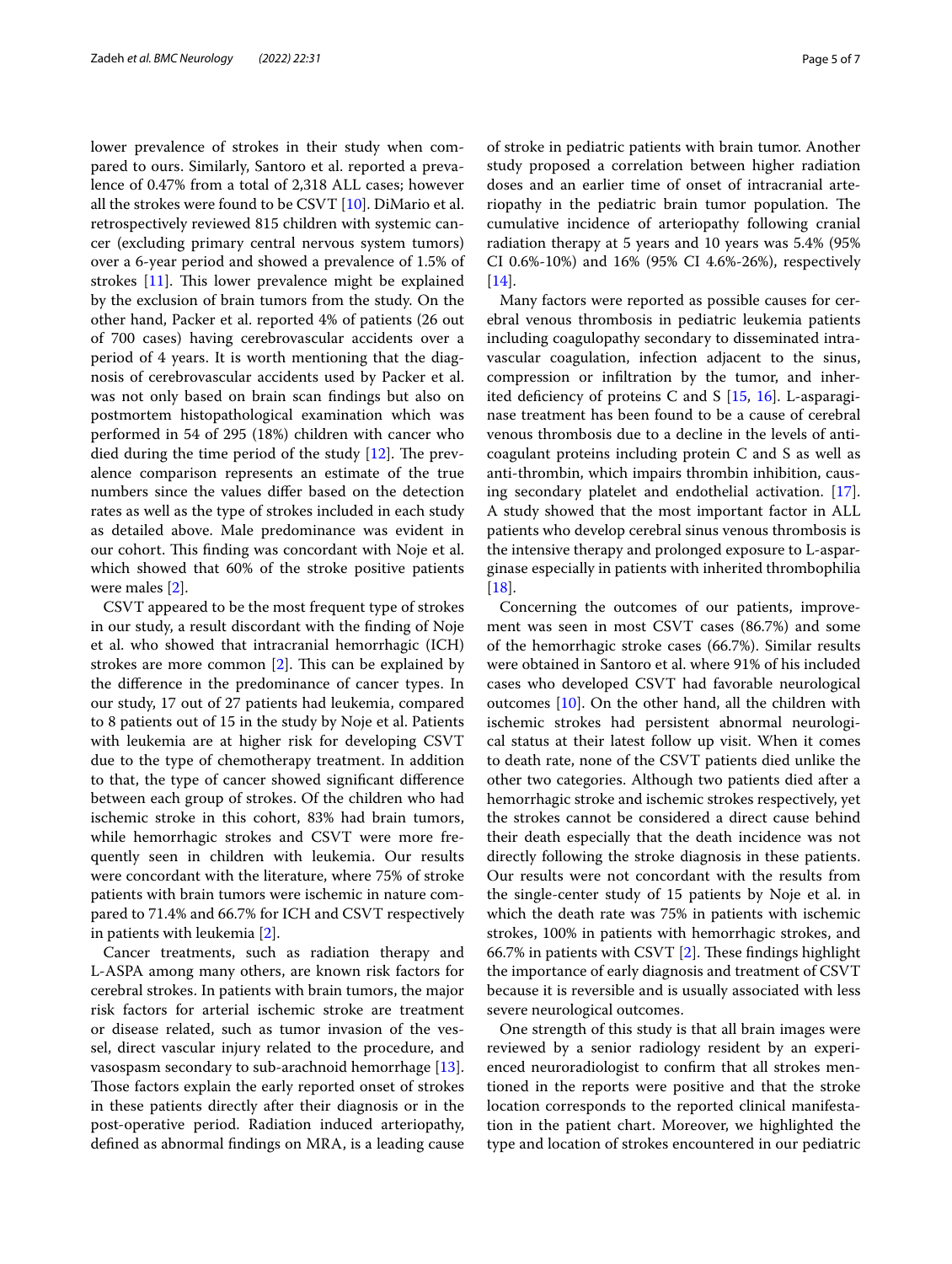population, which was not mentioned in previously conducted studies. This study was limited by its retrospective nature. The use of ICD-10 code searches may be inaccurate since the defnitive diagnosis that can be coded using ICD is achieved after several patient visits and rarely during the frst visit [[19\]](#page-6-8). In addition, the small sample size of our cohort and the small samples in each subtype of stroke are a limitation. This can be due to the rarity of pediatric stroke in children with cancer and to the setting of the study, which was based on cases from a single cancer center. However, multicenter studies have been limited by patient-reported strokes and by the lack of imaging and medical record review.

To our knowledge, this is the frst study conducted in Lebanon and the MENA region that looks at the prevalence of stroke and the risk factors associated with it among children with cancer. Knowing that CCCL is a leading cancer center in the MENA region, where a variety of cases are admitted from diferent ethnicities and backgrounds, we believe in the strength of this study. We believe that this study highlights the importance of assessing the risk factors that cancer patients might have and adjusting the treatment accordingly to lower the risk of stroke in future practice.

## **Conclusions**

Our conclusion was based on the results obtained in a small cohort of pediatric cancer patients who experienced strokes. We conclude that, although rare with a prevalence of 2.9%, strokes are one of the complications that can afect children with cancer. Ischemic strokes afect patients with brain tumors more frequently compared to other cancer types, whereas CSVT and hemorrhagic strokes are more common in leukemia patients compared to the other cancer types included in the study. Patients on chemotherapy were most likely to develop CSVT and hemorrhagic stroke rather than ischemic strokes. In addition, we observed that L-asparaginase was associated with cerebral sinus venous thrombosis. The obtained demographic and clinical results will allow the treating physician to diagnose stroke in children with cancer, taking into consideration the risk factors and the neurological deficits. In turn this will allow early diagnosis, prompt management and thus better clinical outcome.

#### **Acknowledgements**

Dr. Amy Zenger, Director, Writing Center and Writing in the Disciplines at the American University of Beirut, for her help in editing the manuscript.

#### **Authors' contributions**

R.H and C.Z. designed the study. C.Z. and H.S collected the data. H.T. M.M. and N.A. analyzed the data. C.Z. and N.A. drafted and wrote the manuscript. R.H., S.M. and LA.A revised the manuscript critically for intellectual content. All authors provided intellectual input to the study and approved the fnal version of the manuscript.

#### **Funding**

Not applicable.

## **Availability of data and materials**

The data that support the fndings of this study are available from the American University of Beirut Medical Center. Restrictions apply to the availability of these data, which were used under license for this study. Data are available from the corresponding author with the permission of our institution.

#### **Declarations**

#### **Ethics approval and consent to participate**

The present study was approved by the Institutional Review Board (IRB) Committee of the American University of Beirut Medical Center. The complete details of the entire study design and procedures involved were in accordance with the Declaration of Helsinki. Waiver of written informed consent from all individual participants was approved by the IRB due to the retrospective design of the study. Not applicable for consent to publish.

#### **Consent for publication**

Not applicable.

## **Competing interests**

All authors declare that they have no competing interests.

#### **Author details**

<sup>1</sup> Department of Diagnostic Radiology, American University of Beirut Medical Center, Beirut, Lebanon. <sup>2</sup> Department of Pediatrics and Adolescent Medicine, Children's Cancer Center of Lebanon, American University of Beirut Medical Center, Beirut, Lebanon. <sup>3</sup> Biostatistics Unit, Clinical Research Institute, American University of Beirut Medical Center, Beirut, Lebanon.

#### Received: 22 October 2020 Accepted: 13 January 2022 Published online: 18 January 2022

#### **References**

- <span id="page-5-0"></span>1. Dardiotis E, Aloizou A-M, Markoula S, Siokas V, Tsarouhas K, Tzanakakis G, Libra M, Kyritsis AP, Brotis AG, Aschner M (2019) Cancer-associated stroke: Pathophysiology, detection and management. International journal of oncology 54 (3):779–796
- <span id="page-5-1"></span>2. Noje C, Cohen K, Jordan LC (2013) Hemorrhagic and ischemic stroke in children with cancer. Pediatric neurology 49 (4):237–242. doi:[https://doi.](https://doi.org/10.1016/j.pediatrneurol.2013.04.009) [org/10.1016/j.pediatrneurol.2013.04.009](https://doi.org/10.1016/j.pediatrneurol.2013.04.009)
- <span id="page-5-2"></span>Rogers LR Cerebrovascular complications in patients with cancer. In: Seminars in neurology, 2010. vol 03. © Thieme Medical Publishers, pp 311–319
- <span id="page-5-3"></span>4. Bowers DC, Liu Y, Leisenring W, McNeil E, Stovall M, Gurney JG, Robison LL, Packer RJ, Oeffinger KC (2006) Late-occurring stroke among longterm survivors of childhood leukemia and brain tumors: a report from the Childhood Cancer Survivor Study. Journal of Clinical Oncology 24 (33):5277–5282
- <span id="page-5-4"></span>5. Moscote-Salazar L, Alcala-Cerra G, Alvis-Miranda H, Castellar-Leones S (2013) Cerebral sinus venous thrombosis. J Neurosci Rural Pract 4 (4):427
- <span id="page-5-5"></span>6. Levy-Mendelovich S, Barg AA, Kenet G (2018) Thrombosis in pediatric patients with leukemia. Thrombosis research 164:S94-S97
- <span id="page-5-6"></span>7. Pexman JH, Barber PA, Hill MD, Sevick RJ, Demchuk AM, Hudon ME, Hu WY, Buchan AM (2001) Use of the Alberta Stroke Program Early CT Score (ASPECTS) for assessing CT scans in patients with acute stroke. AJNR American journal of neuroradiology 22 (8):1534–1542
- <span id="page-5-7"></span>8. Sébire G, Fullerton H, Riou E, deVeber G (2004) Toward the defnition of cerebral arteriopathies of childhood. Current opinion in pediatrics 16 (6):617–622
- <span id="page-5-8"></span>9. Parasole R, Petruzziello F, Menna G, Mangione A, Cianciulli E, Buffardi S, Marchese L, Nastro A, Misuraca A, Poggi V (2010) Central nervous system complications during treatment of acute lymphoblastic leukemia in a single pediatric institution. Leukemia & lymphoma 51 (6):1063–1071
- <span id="page-5-9"></span>10. Santoro N, Giordano P, Del Vecchio GC, Guido G, Rizzari C, Varotto S, Masera G, De Mattia D (2005) Ischemic stroke in children treated for